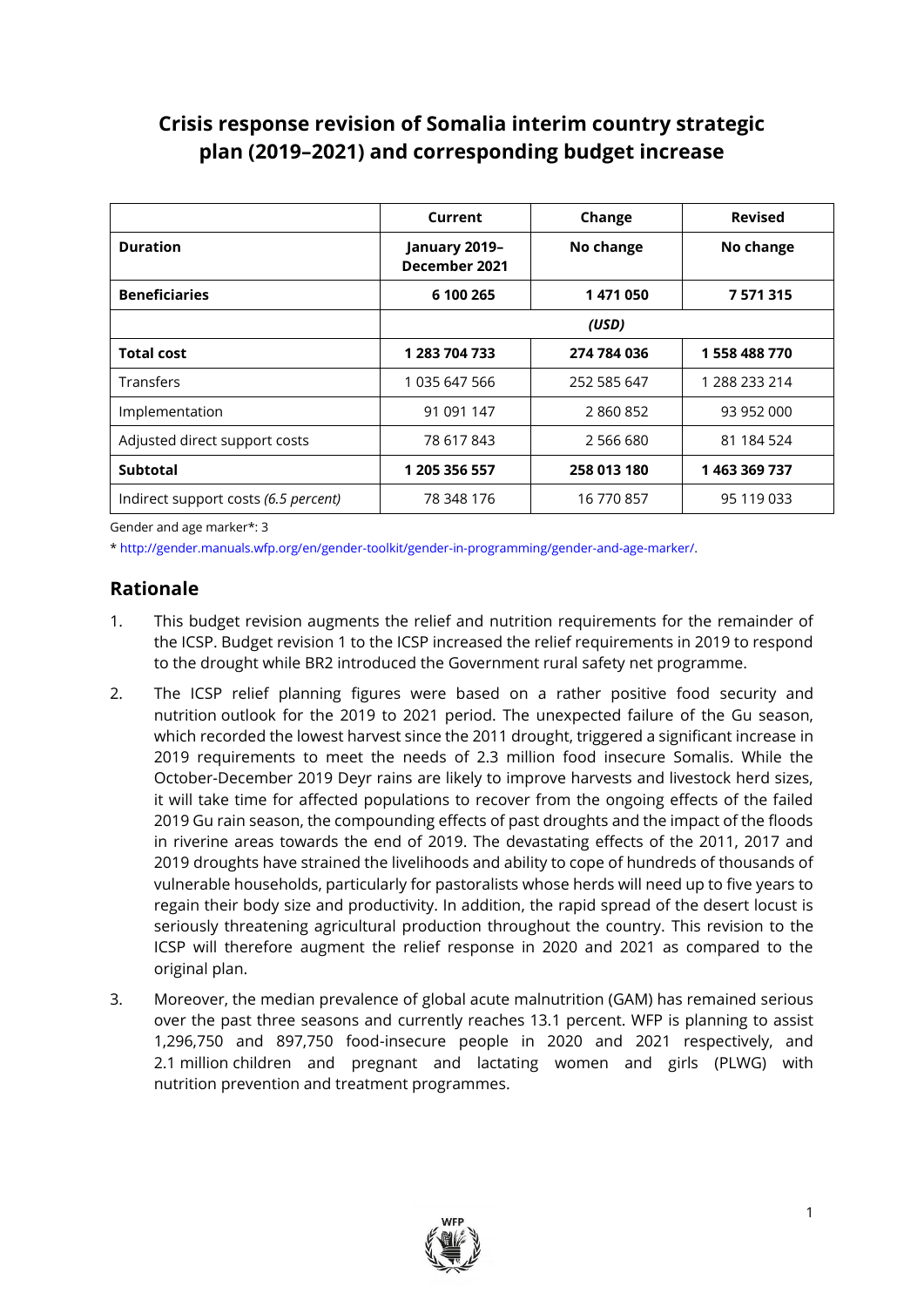- 4. The revision to strategic outcome 1 aims to:
	- i) Increase requirements under activity 1, (relief) to provide relief assistance to the most vulnerable people;
	- ii) Increase requirements under activity 1, (nutrition) to align to the current implementation levels.
- 5. The revision to the resilience response (strategic outcomes 2 and 3), aims to:
	- i) Reduce the planned beneficiary numbers under activity 2 (livelihoods) to factor in the longer-term support of the same beneficiaries over time, in line with resilience building objectives of the livelihood activities;
	- ii) Increase requirements for school meals support staff under activity 2 in SO 2;
	- iii) Reduce requirements under activity 3 in SO 3 to align to the current implementation levels.
- 6. The revision to strategic outcome 6 aims to:
	- i) Include an activity to provide on-demand services to humanitarian and other relevant partners to ensure effective humanitarian assistance;
	- ii) Include an activity to provide services through the logistics sector (or logistics cluster, if activated) to the Ministry of Humanitarian Affairs and Disaster Management (MoHADM) and other relevant partners to improve emergency logistics coordination, access to services and supply chain management.
- 7. Other changes reflected in this revision for the years 2020 and 2021 include:
	- i) A capacity strengthening component under activity 1;
	- ii) The in-kind transfer modality as an option in addition to cash under the nutrition component: mother-and-child health and nutrition (MCHN) delivery (strategic outcomes 1 and 3, activities 1 and 3);
	- iii) Increase requirements under the blanket supplementary feeding programme (BSFP), (strategic outcome 3, activity 3);
	- iv) Adjust the associated cost rate for in-kind cooperating partners under activity 3;
	- v) Adjust the delivery, distribution, and fixed costs as per the ICSP plan.

# **Changes**

## **Strategic orientation**

#### *Strategic outcome 1 – Changes to live-saving relief response*

8. There is no change in the strategic orientation of the ICSP; however, the humanitarian needs for 2020 and 2021 require revision as explained in the rationale section: despite the good Deyr season, the adverse impacts of the failed Gu season persist. Pastoralists have seen their herd sizes decrease and regeneration is taking time; while agro-pastoralists have been particularly affected with a seasonal cereal output in Gu 2019<sup>1</sup> in Southern Somalia, the country's breadbasket, at only about 40 percent of the 35-year long-term average. Besides, the 2.6 million internally displaced continue to face alarming levels of food insecurity and malnutrition.

<sup>1</sup> Food Security and Nutrition Analysis Unit (FSNAU)/Famine Early Warning Systems Network (FEWS NET) Technical Release, September 2, 2019

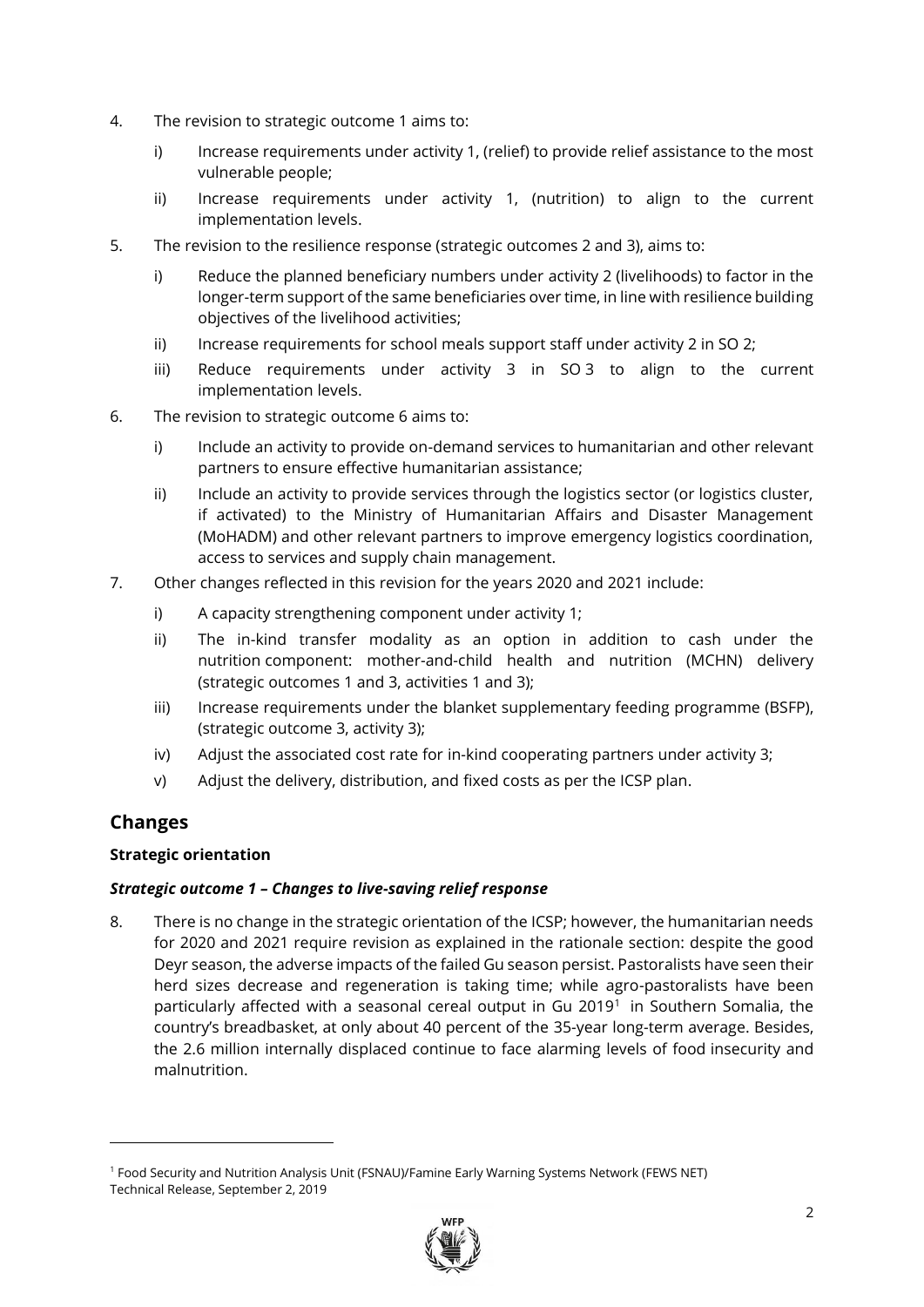- 9. The exceptionally above average Deyr rains resulted in river flooding in the Juba and Shabelle rivers, as well as flash flooding in riverine and low-lying areas. Tens of thousands of farmlands have been inundated, infrastructure and roads have been destroyed, and livelihoods disrupted in some of the worst-hit areas. In total 547,000 people have been affected including 300,000 people displaced in Hiiraan, Middle Shabelle, Bay and Gedo regions, while food crops have been destroyed.
- 10. In addition, WFP and partners are closely monitoring the desert locust infestation which has affected the majority of the country. Though the damage has been so far mitigated by the above average Deyr rainfall, it remains a high threat and a challenge for 2020 rangeland and agricultural production. Once the locust eggs hatch and the locust mature, they will be at their most destructive stage and pose a very severe risk to Gu season food and fodder production across the country. Depending on the severity of the infestation, between 117,000 and 616,000 people could face food insecurity from May to December 2020 due the desert locust.
- 11. According to the Food Security and Nutrition Analysis Unit (FSNAU), 1.3 million people will face critical levels of food insecurity (Integrated Food Security Phase Classification (IPC) 3 and 4 through mid 2020. According to projections from the nutrition cluster, one million children under the age of five are likely to be acutely malnourished through mid-2020. Under scenarios in which the forthcoming April to June Gu rains perform poorly, river and flash floods cause significant damage to crop cultivation, or the ongoing desert locust outbreak causes significant damage to pasture and crop cultivation, the food security situation across Somalia could significantly surpass these projections.
- 12. WFP is planning to provide relief food assistance to a total of 1.2 million and 897,750 food insecure people in 2020 and 2021 respectively across Somalia<sup>2</sup> through general distributions of in-kind food or unconditional cash-based transfers. Besides, an additional 200,000 PLWG and children will receive nutrition prevention and treatment for malnutrition, reaching a total of 2.1 million people over the course of the two years. While continuing to meet the relief needs of the affected population, WFP will also continue to actively advocate and expand its resilience programming through the joint resilience action umbrella. In addition to the ongoing multisectoral resilience programmes with the Food and Agriculture Organization of the United Nations (FAO) and the United Nations Children's Fund (UNICEF), in 2020, WFP and FAO plan to expand support to farming cooperatives in Lower and Middle Shabelle to improve production, reduce post-harvest losses and improve market access for smallholder farmers.
- 13. WFP is actively engaging in preparations for the United Nations sustainable development cooperation framework (UNSDCF) and committed to the spirit of partnership and integration of efforts within Government priorities. The ICSP is fully aligned with the Somalia National Development Plan 2020–2024. The aim of the ninth national development plan is to reduce poverty and inequality through inclusive economic growth, job creation, security improvements, law and order and the strengthening of political stability in the country.

#### *Strategic outcome 6 – Changes to crisis response*

14. This revision introduces two additional activities under SO 6.

<sup>&</sup>lt;sup>2</sup> WFP will continue to deliver assistance through its established response mechanisms including transfer modalities, use of SCOPE, Accountability to Affected Populations, gender considerations as well as risk management. Details of these are included in the original ICSP as well as subsequent budget revisions 1 and 2.

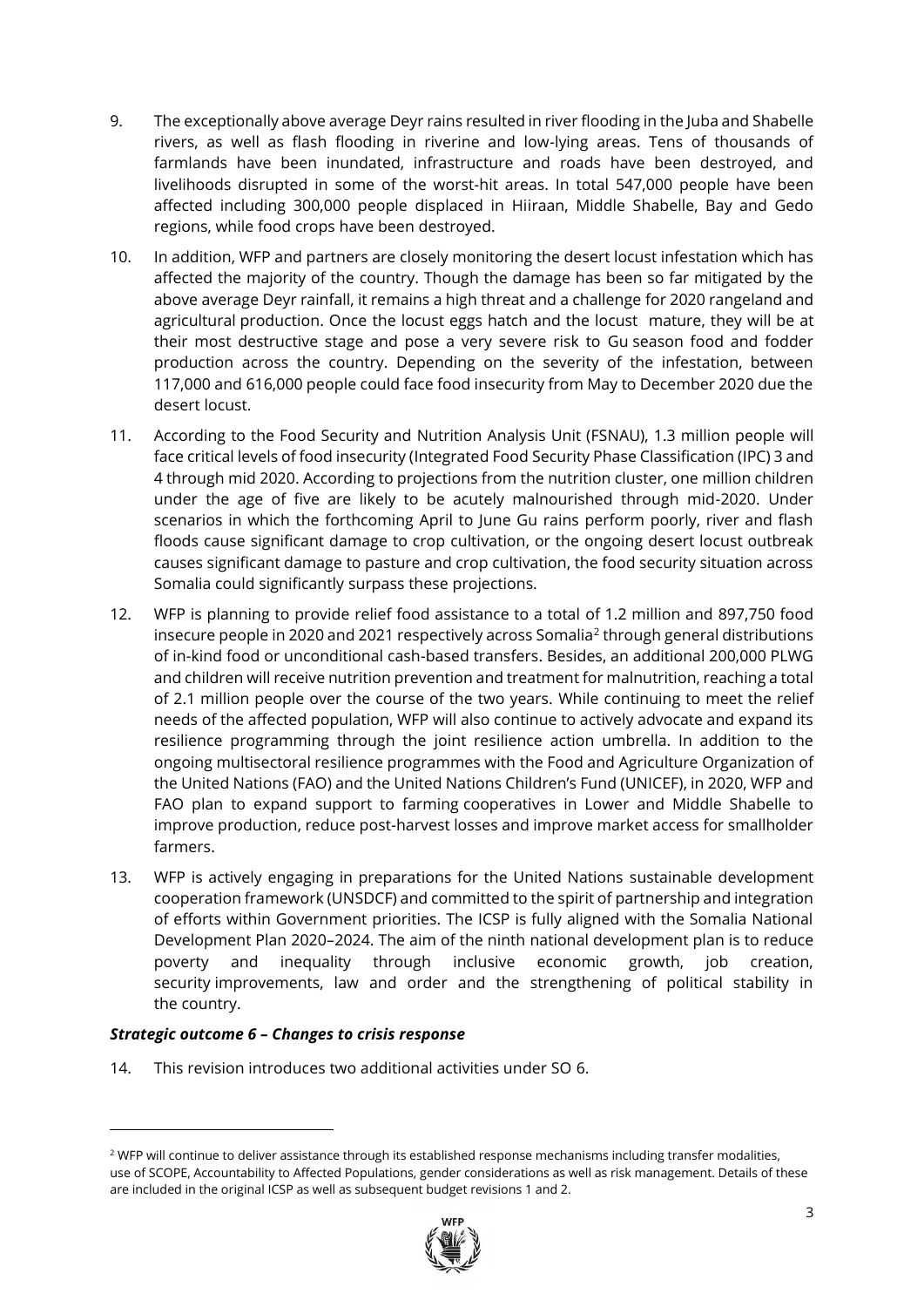#### *Activity 8: Provision of on-demand services for the humanitarian community*

 $\triangleright$  To support organizations and partners operating in Somalia and in response to the reoccurrence of both flood and drought emergencies, this revision includes an additional activity for the provision of on-demand services to humanitarian partners in a crisis response context. WFP may be asked to support partners and the Government with dedicated services beyond the scope or the time horizon of the mandated service provision activities. The requested services include logistics (transport, warehousing and related services), procurement (food and non-food items (NFIs), information technology (IT) and administration-related services. These services would be provided to partners on a full-cost recovery basis and in accordance with the respective guidelines.

## *Activity 9: Provision of mandated services through the Logistics Sector (or Logistics Cluster, if activated), for the humanitarian community*

 $\triangleright$  WFP is the lead of the Logistics Working Group in Somalia. During an emergency response, should there be a request for the logistics sector or cluster to be activated, WFP will ensure resources are in place to provide logistics coordination, information management support, and facilitate access to logistics services.

#### *Other changes*

- $\triangleright$  Include a capacity strengthening component under activity 1 to support Government and institutions in the areas of food security, nutrition, disaster management and early warning, and food related infrastructure.
- ➢ Adjustment of requirements under BSFP (strategic outcome 3, activity 3) to align the duration of assistance to seasons as opposed to all year round.
- ➢ Adjustment of associated cost rates for cooperating partners distributing in-kind transfers (activity 3) to support the costs related to: i) the additional mobile clinics needed to provide nutrition treatment and prevention services in the drought-affected areas, ii) higher costs of: technical staff for cooperating partners, secondary transportation by the partners to reach remote areas by air, maintaining targeted supplementary feeding programme (TSFP) sites open throughout the month in fixed clinics, and increasing the number of community workers.
- ➢ Adjustment of delivery and distribution costs, and fixed costs as per the ICSP plan.
- $\triangleright$  Align rations to include in-kind under the nutrition component, MCHN delivery (strategic outcomes 1 and 3, activities 1 and 3) to provide WFP flexibility to either provide in-kind or CBTs depending on funds available.

#### *Risk management*

- 15. WFP continues to manage strategic, operational and fiduciary risks as identified in the original ICSP and subsequent revisions. Humanitarian access continues to be challenging due to conflict and insecurity. To mitigate the risk, at both the inter-agency and country level, WFP continues to engage with local stakeholders and local partners to establish humanitarian access to vulnerable populations, as well as advocate for the safe movement of staff, partners and commodities.
- 16. WFP will continue using the corporate SCOPE system to register beneficiaries and manage transfers. Due to issues identified with duplication of SCOPE cards, WFP put in place a risk management and prevention plan which includes immediate actions to deactivate duplicates that are deemed high risk, the adoption of additional firewalls to prevent duplications at the time of registration, and engaging technical teams to develop

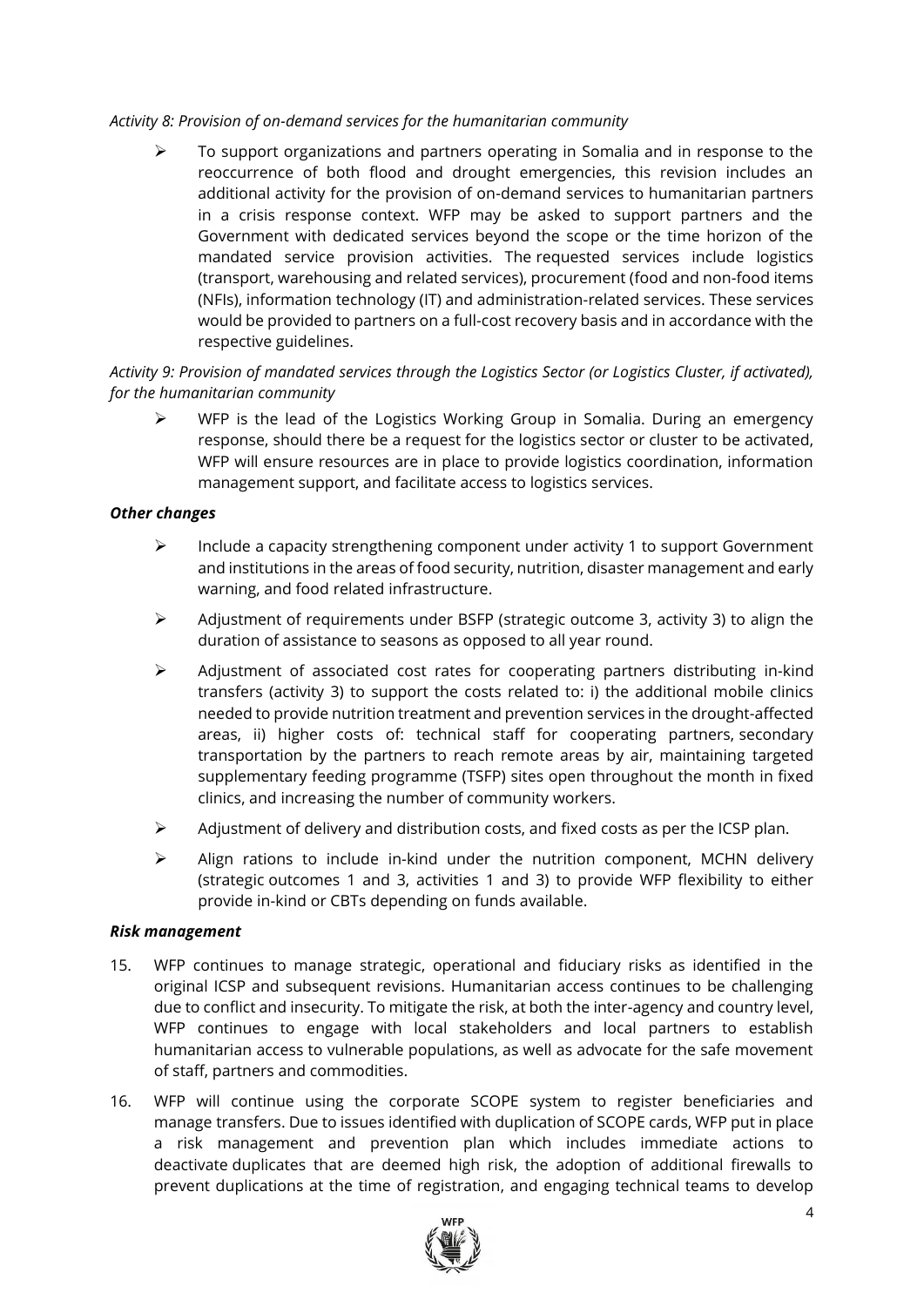a corporate solution for the management of duplicates. WFP is also retraining and sensitizing cooperating partners in the correct procedures for registration and issuing of SCOPE cards to reduce cases of low risk duplicates, for example ensuring that households registered in more than one intervention only receive one card.

- 17. For the new service provision and Logistics Sector/Cluster activities proposed under strategic outcome 6, WFP will leverage its operational presence and capacity in response to partners' challenges in rapidly scaling up operations, or gaps in controls and process monitoring. By applying WFP's business processes and controls for requested supply chain, administration, procurement and technology activities, the humanitarian community will be able to provide stronger assurances to stakeholders and donor partners on the implementation of these activities. In addition to strengthened assurances, WFP also uses service level agreements and standard operating procedures to manage cost-sharing and cost recovery to minimize the risk of financial loss and delayed payments.
- 18. For service provision including logistics services, WFP has also established a vendor and partner due diligence procedures and performance capacity assessments to pre-screen suppliers and partners. Performance reviews are also conducted periodically to monitor performance and risks.

## *Beneficiary analysis*

- 19. Beneficiaries under relief (activity 1) increase by 1,027,416 in 2020 and by 736,150 in 2021. This brings the total number of relief beneficiaries to 1,296,750 in 2020 and to 897,750 in 2021. Although this represents an increase in beneficiaries compared to the original ICSP planning figures, they also reflect a gradual improvement of food security from 2019; reducing from 2.3 million to 897,750 over the three-year period.
- 20. Beneficiaries under the nutrition interventions (activity 1) increase by 361,949 in 2020 and 659,075 in 2021, while they decrease under activity 3 by 168,161 and 343,197 beneficiaries respectively. This is to adjust to current implementation levels and funding availability under the two activities.
- 21. Beneficiaries under the livelihood intervention (activity 2) decrease by 174,801 in 2020 and 147,867 in 2021. The reduction reflects the long-term support of the same beneficiaries in line with the resilience building objective of the livelihood activities.
- 22. There is no change in beneficiaries for urban safety nets, school meals (activity 2) and rural safety net (activity 7) under strategic outcome 2.
- 23. School meals support staff (activity 2) increase by 19,996 for 2020 and 2021. The increase is proportionate to the number of schoolchildren assisted through the school meals programme.

|                             | TABLE 1: DIRECT BENEFICIARIES BY STRATEGIC OUTCOME, ACTIVITY - (2020-2021) |                   |                            |                          |                             |                                   |               |         |  |  |  |
|-----------------------------|----------------------------------------------------------------------------|-------------------|----------------------------|--------------------------|-----------------------------|-----------------------------------|---------------|---------|--|--|--|
| <b>Strategic</b><br>outcome | <b>Activity</b>                                                            | <b>Period</b>     | Women<br>$(18 +$<br>years) | Men<br>$(18 +$<br>years) | Girls<br>$(0-18)$<br>years) | <b>Boys</b><br>$(0-18)$<br>years) | Total         |         |  |  |  |
|                             | Relief in<br>kind                                                          | Current           | 155 666                    | 153 696                  | 169 460                     | 177 998                           | 656 820       |         |  |  |  |
|                             |                                                                            |                   | Increase/decrease          | 127 641                  | 126 025                     | 138 951                           | 145 952       | 538 570 |  |  |  |
|                             |                                                                            | Revised           | 283 307                    | 279 721                  | 308 411                     | 323 951                           | 1 195 390     |         |  |  |  |
|                             | <b>Relief CBT</b>                                                          | Current           | 392 846                    | 387874                   | 427 656                     | 449 204                           | 1657580       |         |  |  |  |
|                             |                                                                            | Increase/decrease | 290 324                    | 286 649                  | 316 049                     | 331 974                           | 1 2 2 4 9 9 6 |         |  |  |  |

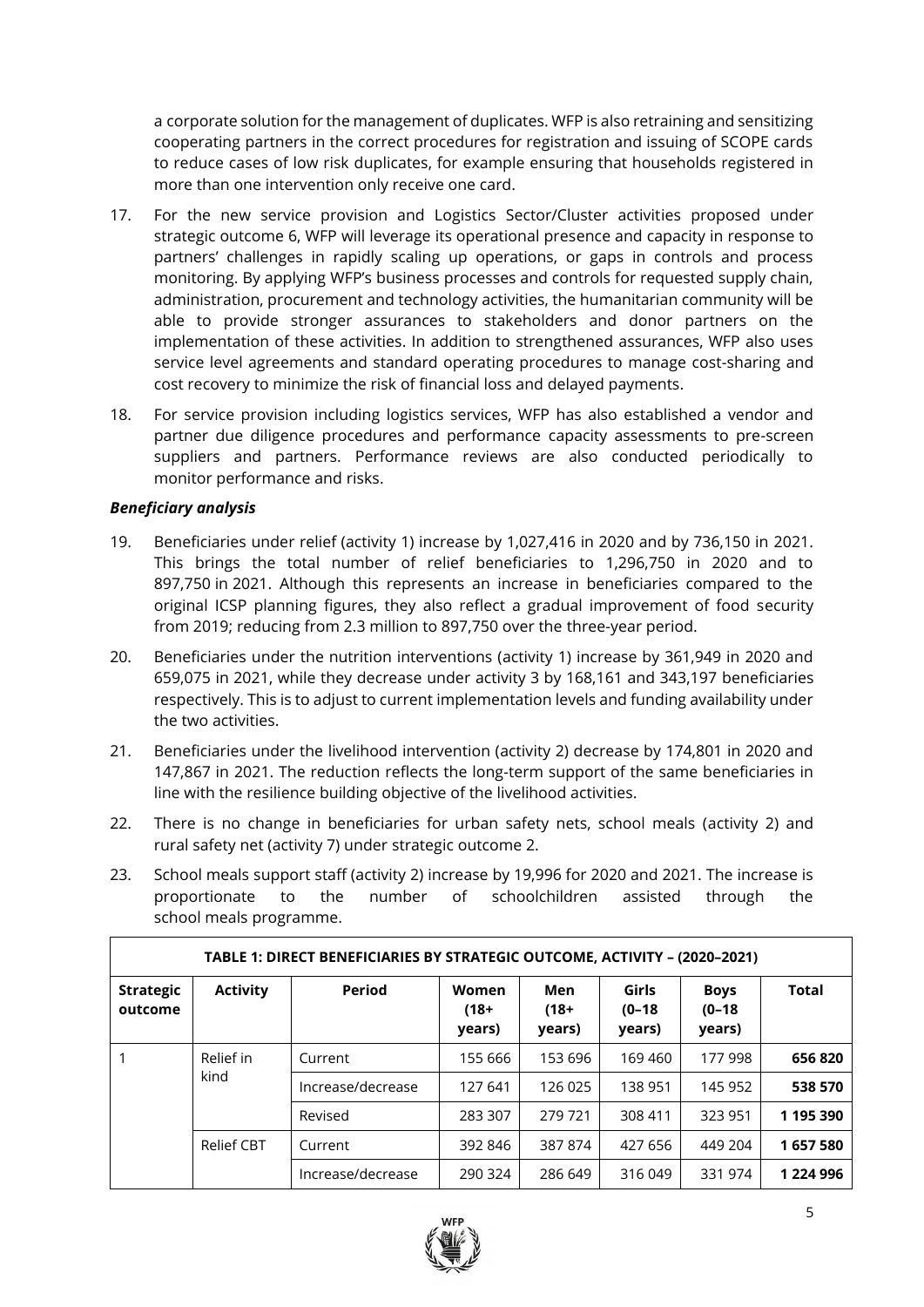| TABLE 1: DIRECT BENEFICIARIES BY STRATEGIC OUTCOME, ACTIVITY - (2020-2021) |                    |                   |                            |                          |                               |                                   |              |  |  |
|----------------------------------------------------------------------------|--------------------|-------------------|----------------------------|--------------------------|-------------------------------|-----------------------------------|--------------|--|--|
| <b>Strategic</b><br>outcome                                                | <b>Activity</b>    | <b>Period</b>     | Women<br>$(18 +$<br>years) | Men<br>$(18 +$<br>years) | Girls<br>$(0 - 18)$<br>years) | <b>Boys</b><br>$(0-18)$<br>years) | <b>Total</b> |  |  |
|                                                                            |                    | Revised           | 683 171                    | 674 523                  | 743 705                       | 781 178                           | 2882576      |  |  |
|                                                                            | Wet feeding        | Current           | 9480                       | 9 3 6 0                  | 10 320                        | 10 840                            | 40 000       |  |  |
|                                                                            | in kind            | Increase/decrease |                            |                          |                               |                                   |              |  |  |
|                                                                            |                    | Revised           | 9480                       | 9 3 6 0                  | 10 3 20                       | 10 840                            | 40 000       |  |  |
|                                                                            | Nutrition          | Current           | 711 239                    | 8 1 2 8                  | 465 171                       | 446 929                           | 1631467      |  |  |
|                                                                            | in kind            | Increase/decrease | 106 721                    | 1 3 9 2                  | 237 186                       | 227 885                           | 573 184      |  |  |
|                                                                            |                    | Revised           | 817960                     | 9520                     | 702 357                       | 674 814                           | 2 204 651    |  |  |
|                                                                            | Nutrition          | Current           | 115 700                    |                          |                               | ÷,                                | 115 700      |  |  |
|                                                                            | CBT                | Increase/decrease | 447 840                    |                          |                               | $\overline{\phantom{0}}$          | 447840       |  |  |
|                                                                            |                    | Revised           | 563 540                    |                          |                               | $\overline{\phantom{0}}$          | 563 540      |  |  |
| $\overline{2}$                                                             | Livelihood         | Current           | 70 255                     | 69 3 66                  | 76 480                        | 80 334                            | 296 435      |  |  |
|                                                                            | in kind            | Increase/decrease | (22942)                    | (22 651)                 | (24974)                       | (26 233)                          | (96 800)     |  |  |
|                                                                            |                    | Revised           | 47313                      | 46714                    | 51 506                        | 54 101                            | 199 634      |  |  |
|                                                                            | Livelihood         | Current           | 163 928                    | 161853                   | 178 454                       | 187 446                           | 691 681      |  |  |
|                                                                            | CBT                | Increase/decrease | (53 531)                   | (52853)                  | (58 274)                      | (61 210)                          | (225 867)    |  |  |
|                                                                            |                    | Revised           | 110 398                    | 109 000                  | 120 180                       | 126 236                           | 465 814      |  |  |
|                                                                            | Urban              | Current           | 29 6 25                    | 29 250                   | 32 250                        | 33 875                            | 125 000      |  |  |
|                                                                            | safety nets<br>CBT | Increase/decrease |                            |                          |                               |                                   |              |  |  |
|                                                                            |                    | Revised           | 29 6 25                    | 29 250                   | 32 250                        | 33 875                            | 125 000      |  |  |
|                                                                            | School             | Current           |                            |                          | 60 907                        | 65 983                            | 126 890      |  |  |
|                                                                            | meals<br>in kind   | Increase/decrease | $\overline{\phantom{0}}$   | $\overline{\phantom{0}}$ | 5 2 3 7                       | 5 6 7 3                           | 10 910       |  |  |
|                                                                            |                    | Revised           |                            |                          | 66 144                        | 71 656                            | 137800       |  |  |
|                                                                            | School             | Current           | -                          |                          | 40 853                        | 44 257                            | 85 110       |  |  |
|                                                                            | meals<br>CBT       | Increase/decrease |                            |                          | (5237)                        | (5673)                            | (10910)      |  |  |
|                                                                            |                    | Revised           |                            | $\overline{\phantom{0}}$ | 35 616                        | 38 5 84                           | 74 200       |  |  |
|                                                                            | School             | Current           | 4 0 0 2                    |                          |                               |                                   | 4 0 0 2      |  |  |
|                                                                            | meals<br>support   | Increase/decrease | 9 1 9 7                    |                          | $\overline{\phantom{a}}$      | $\blacksquare$                    | 9 1 9 7      |  |  |
|                                                                            | staff CBT          | Revised           | 13 199                     |                          | $\overline{\phantom{a}}$      | $\overline{\phantom{0}}$          | 13 199       |  |  |
|                                                                            | School             | Current           |                            |                          | $\overline{\phantom{a}}$      | $\overline{\phantom{a}}$          |              |  |  |
|                                                                            | meals<br>support   | Increase/decrease | 10799                      |                          | $\overline{\phantom{a}}$      |                                   | 10799        |  |  |
|                                                                            | staff in kind      | Revised           | 10799                      |                          |                               |                                   | 10799        |  |  |
|                                                                            | Rural safety       | Current           | 284 400                    | 280 800                  | 309 600                       | 325 200                           | 1 200 000    |  |  |
|                                                                            | net CBT            | Increase/decrease |                            |                          | $\overline{\phantom{a}}$      |                                   |              |  |  |

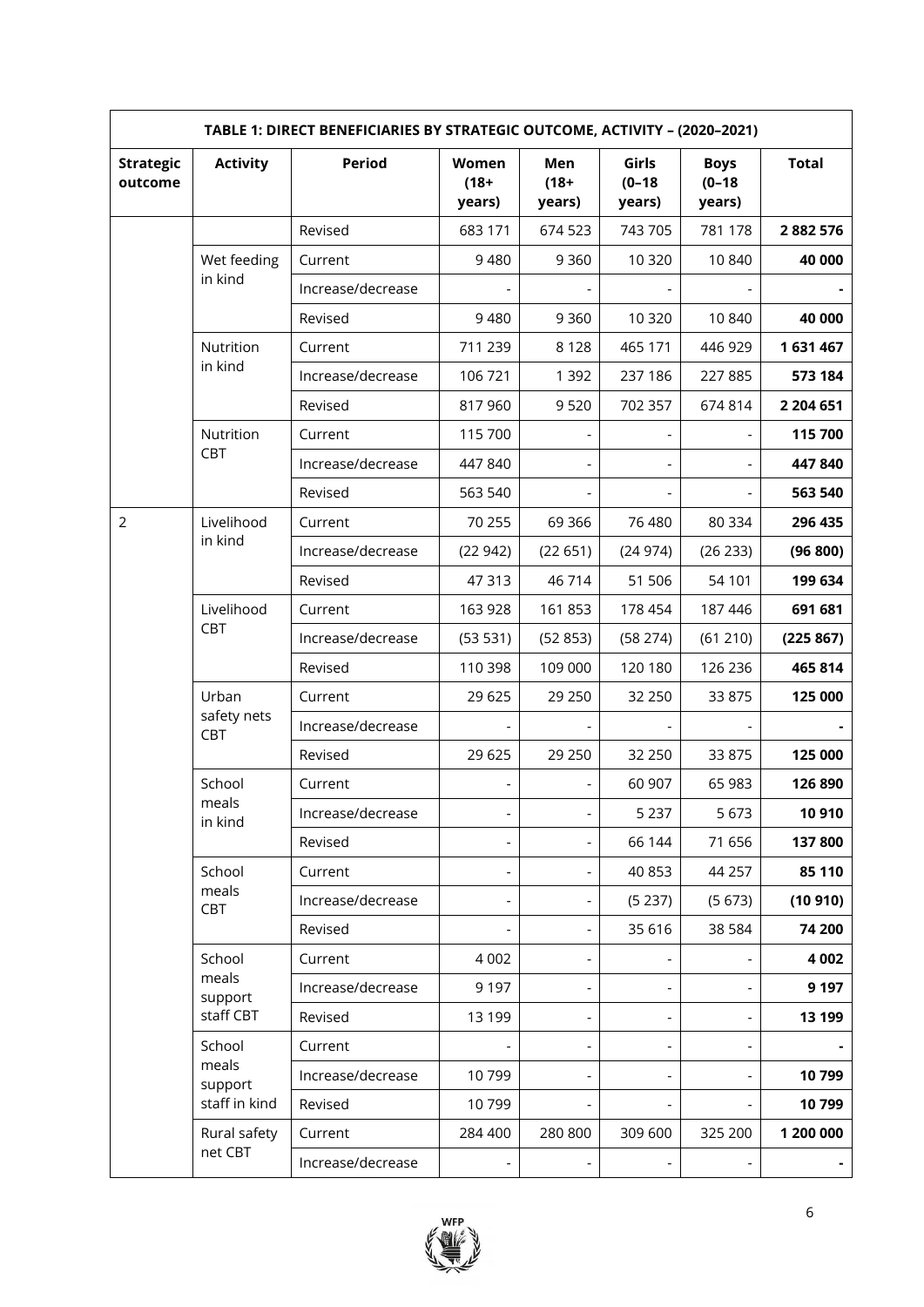| TABLE 1: DIRECT BENEFICIARIES BY STRATEGIC OUTCOME, ACTIVITY - (2020-2021) |                  |                   |                            |                          |                             |                                   |           |  |  |
|----------------------------------------------------------------------------|------------------|-------------------|----------------------------|--------------------------|-----------------------------|-----------------------------------|-----------|--|--|
| <b>Strategic</b><br>outcome                                                | <b>Activity</b>  | Period            | Women<br>$(18 +$<br>years) | Men<br>$(18 +$<br>years) | Girls<br>$(0-18)$<br>years) | <b>Boys</b><br>$(0-18)$<br>years) | Total     |  |  |
|                                                                            |                  | Revised total     | 284 400                    | 280 800                  | 309 600                     | 325 200                           | 1 200 000 |  |  |
| 3                                                                          | Nutrition in     | Current           | 642 302                    | 8 1 8 8                  | 319801                      | 307 259                           | 1 277 550 |  |  |
|                                                                            | kind             | Increase/decrease | (356 566)                  | (1841)                   | (279109)                    | (268163)                          | (905678)  |  |  |
|                                                                            |                  | Revised           | 285 736                    | 6 347                    | 40 692                      | 39 0 96                           | 371872    |  |  |
|                                                                            | <b>Nutrition</b> | Current           | 84 000                     |                          |                             |                                   | 84,000    |  |  |
|                                                                            | <b>CBT</b>       | Increase/decrease | 394 320                    | -                        | $\overline{\phantom{a}}$    | $\overline{\phantom{0}}$          | 394 320   |  |  |
|                                                                            |                  | Revised           | 478 320                    | $\overline{\phantom{a}}$ | $\overline{\phantom{a}}$    | $\overline{\phantom{a}}$          | 478 320   |  |  |
| Total (without overlap)                                                    |                  | Current*          | 1440 139                   | 1 108 514                | 1751522                     | 1800090                           | 6 100 265 |  |  |
|                                                                            |                  | Increase/decrease | 403 103                    | 342 337                  | 352790                      | 372 820                           | 1471050   |  |  |
|                                                                            |                  | <b>Revised</b>    | 1843242                    | 1450852                  | 2 104 312                   | 2 172 910                         | 7571315   |  |  |

\* School meals support staff CBT (4,002), nutrition CBT under activity 1 (115,700) and activity 3 (84,000), reflected under 'current' were reflected in COMET (BR02) but were not reflected in the BR02 direct beneficiaries table in the narrative.

## *Transfers*

- 24. MCHN delivery rations for activities 1 and 3 have been revised to include in-kind rations. This will provide flexibility to either provide in-kind or cash-based transfers depending on funds availability.
- 25. Transfers to food-insecure urban households under activity 1 have been removed and the beneficiaries are reflected under "current" relief CBT (activity 1).
- 26. WFP will continue to search for the most nutritionally appropriate and cost-effective approach to achieve food security and nutrition outcomes. This may include further changes in commodities or a combination of current modalities (in-kind and cash) to ensure beneficiaries' access to rich nutrient foods while supporting the local economy.

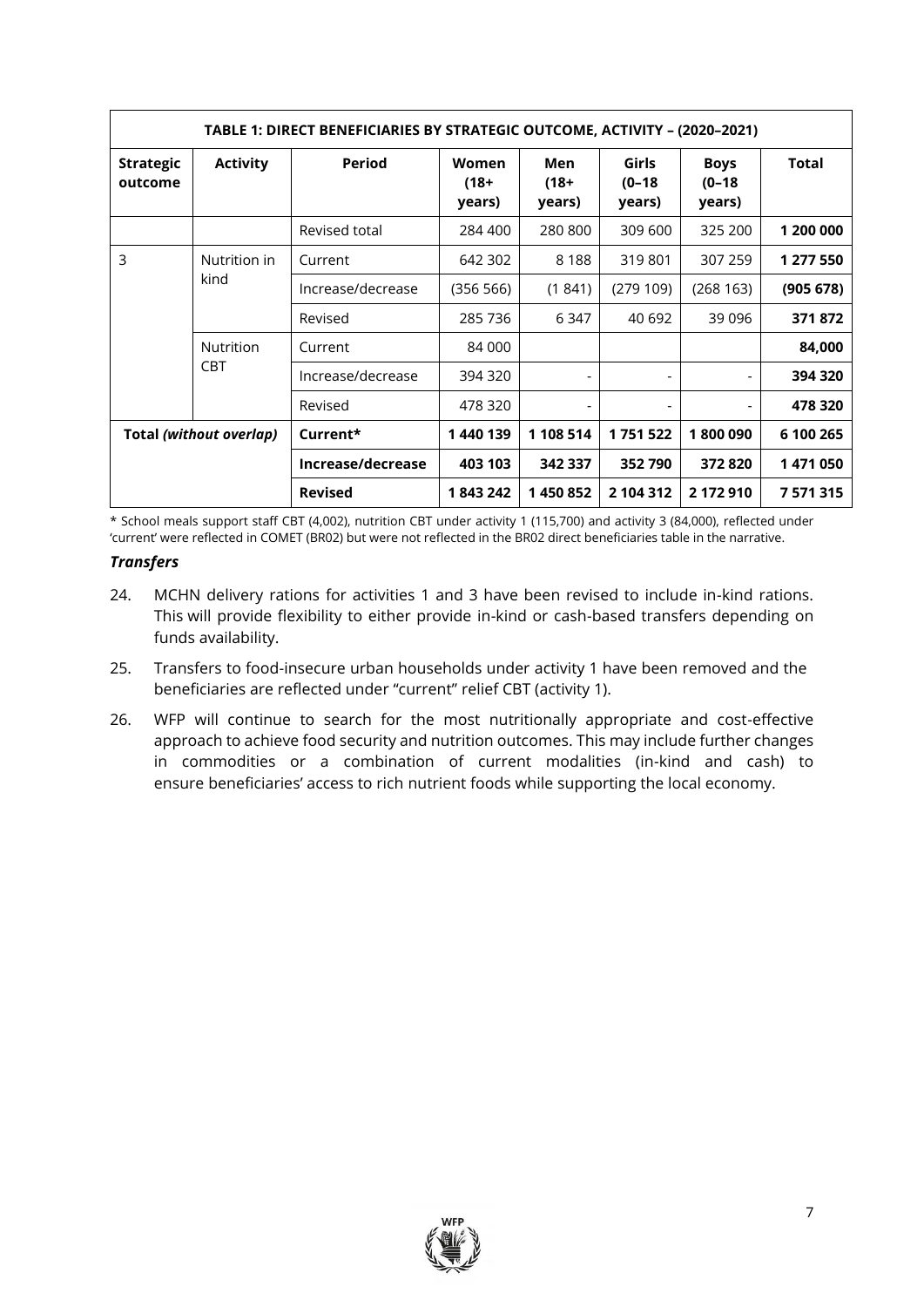|                                       | TABLE 2: FOOD RATION (g/person/day) or CASH-BASED TRANSFER VALUE (USD/person/day) BY STRATEGIC OUTCOME AND ACTIVITY |                                   |                |                                                      |                                   |                                                |                                         |                                          |             |                                                |      |                                       |                       |                                          |                                |                      |        |         |                        |
|---------------------------------------|---------------------------------------------------------------------------------------------------------------------|-----------------------------------|----------------|------------------------------------------------------|-----------------------------------|------------------------------------------------|-----------------------------------------|------------------------------------------|-------------|------------------------------------------------|------|---------------------------------------|-----------------------|------------------------------------------|--------------------------------|----------------------|--------|---------|------------------------|
| <b>Strategic</b><br>outcome           |                                                                                                                     | <b>Strategic outcomes 1 and 3</b> |                |                                                      |                                   |                                                |                                         |                                          |             |                                                |      |                                       |                       |                                          | <b>Strategic outcome 2</b>     |                      |        |         |                        |
| <b>Activity</b>                       |                                                                                                                     |                                   |                |                                                      |                                   | <b>Activities 1 and 3</b>                      |                                         |                                          |             |                                                |      |                                       |                       |                                          |                                | <b>Activity 2</b>    |        |         |                        |
| <b>Beneficiary</b><br>type            |                                                                                                                     | Crisis-<br>affected<br>households | Wet<br>feeding | Children<br>$6 - 59$<br>months<br>(MAM<br>treatment) | <b>PLWG</b><br>(MAM<br>treatment) | Children<br>6-23 mths<br>(Preven-<br>tion MAM) | <b>PLWG</b><br>(Pre-<br>vention<br>MAM) | Children<br>$6-23$ mths (MCHN)<br>(MCHN) | <b>PLWG</b> | <b>PLWG</b><br>(MCHN<br>delivery<br>incentive) |      | <b>PLWG</b><br>(MCHN e-<br>vegetable) | ART/TB<br><b>DOTS</b> | Food-<br>insecure<br>urban<br><b>HHs</b> | Food-<br>insecure<br>rural HHs | <b>Food-insecure</b> | people |         | School-age<br>children |
| <b>Modality</b>                       | Food                                                                                                                | Cash                              | Food           | Food                                                 | Food                              | Food                                           | Food                                    | Food                                     | Food        | <b>Food</b>                                    | Cash | Cash                                  | Food                  | Cash                                     | Cash                           | Food                 | Cash   | Food    | Cash                   |
| Cereals                               | 500                                                                                                                 |                                   | 500            |                                                      |                                   |                                                |                                         |                                          |             | 139                                            |      |                                       |                       |                                          |                                | 500                  |        | 230     |                        |
| Pulses                                | 50                                                                                                                  |                                   | 60             |                                                      |                                   |                                                |                                         |                                          |             | 56                                             |      |                                       |                       |                                          |                                | 50                   |        | 30      |                        |
| Oil                                   | 30                                                                                                                  |                                   | 30             |                                                      |                                   |                                                |                                         |                                          |             | 29                                             |      |                                       |                       |                                          |                                | 30                   |        | 25      |                        |
| SuperCereal<br>Plus                   |                                                                                                                     |                                   |                |                                                      | 200                               |                                                | 200                                     |                                          | 200         |                                                |      |                                       | 200                   |                                          |                                |                      |        |         |                        |
| LNS-LQ                                |                                                                                                                     |                                   |                | 100                                                  |                                   |                                                |                                         |                                          |             |                                                |      |                                       |                       |                                          |                                |                      |        |         |                        |
| LNS-MQ                                |                                                                                                                     |                                   |                |                                                      |                                   | 50                                             |                                         | 50                                       |             |                                                |      |                                       |                       |                                          |                                |                      |        |         |                        |
| micronutrient<br>powder (MNP)         |                                                                                                                     |                                   | 1 RNI          |                                                      |                                   |                                                |                                         |                                          |             |                                                |      |                                       |                       |                                          |                                |                      |        | 1 RNI   |                        |
| Total kcal/day                        | 2 1 3 0                                                                                                             |                                   | 2 1 6 4        | 540                                                  | 787                               | 272                                            | 787                                     | 272                                      | 787         | 918                                            |      |                                       | 787                   |                                          |                                | 2 1 3 0              |        | 1 1 5 3 |                        |
| % kcal from<br>protein                | 13%                                                                                                                 |                                   | 13%            | 11%                                                  | 17%                               | 10%                                            | 17%                                     | 10%                                      | 17%         | 12%                                            |      |                                       | 17%                   |                                          |                                | 13%                  |        | 9%      |                        |
| <b>CBTs</b><br>(USD/person/day)       |                                                                                                                     | 0.44                              |                |                                                      |                                   |                                                |                                         |                                          |             |                                                | 0.44 | 0.6                                   |                       | 0.19                                     | 0.11                           |                      | 0.44   |         | 0.23                   |
| Number of<br>feeding days<br>per year | 30                                                                                                                  | 30                                | 30             | 30                                                   | 30                                | 30                                             | 30                                      | 30                                       | 30          | 30                                             | 30   | 30                                    | 30                    | 30                                       | 30                             | 30                   | 30     | 26      | 26                     |

ART/TB DOTS: directly observed treatment shortcourse HH: household

LNS-LQ: lipid nutrient supplement paste – large quantity

LNS-MQ: lipid nutrient supplement paste – medium quantity MAM: moderate acute malnutrition RNI: recommended nutrient intake

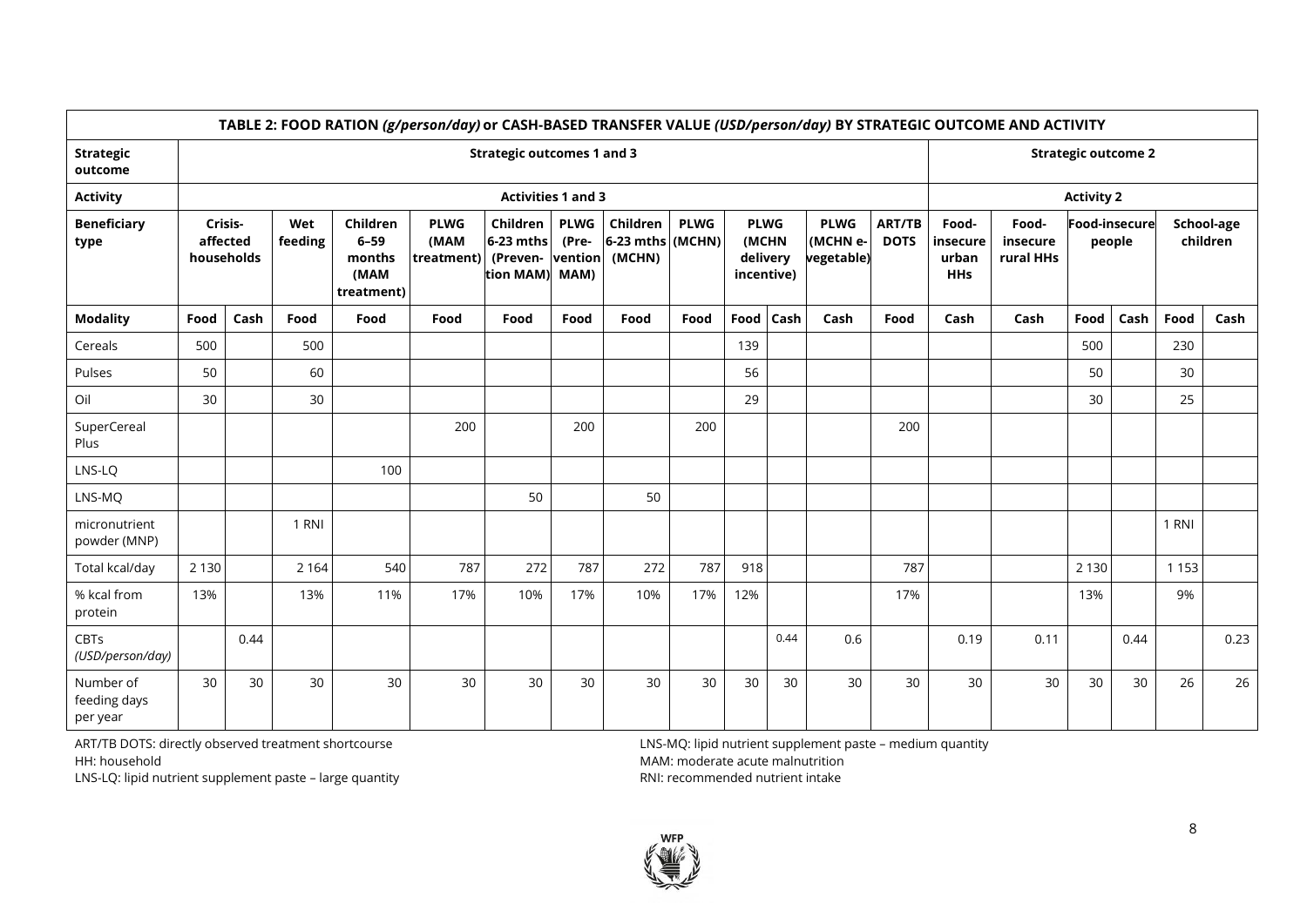| TABLE 3: TOTAL FOOD/CASH-BASED TRANSFER REQUIREMENTS AND VALUE |            |                       |            |                   |                       |              |  |  |  |
|----------------------------------------------------------------|------------|-----------------------|------------|-------------------|-----------------------|--------------|--|--|--|
| Food type/                                                     |            | <b>Current budget</b> |            | Increase/decrease | <b>Revised budget</b> |              |  |  |  |
| cash-based<br>transfer                                         | Total (mt) | Total (USD)           | Total (mt) | Total (USD)       | Total (mt)            | Total (USD)  |  |  |  |
| Cereals                                                        | 138 119    | 37 101 524            | 67 905     | 14 774 923        | 206 024               | 51 876 448   |  |  |  |
| Pulses                                                         | 15 2 33    | 11 118 913            | 8970       | 4 9 61 2 90       | 24 203                | 16 080 203   |  |  |  |
| Oil and fats                                                   | 11 156     | 11 789 455            | 4 1 7 6    | 4412809           | 15 331                | 16 202 264   |  |  |  |
| Mixed and<br>blended foods                                     | 120 089    | 204 509 255           | -5 779     | -21 130 877       | 114 310               | 183 378 377  |  |  |  |
| <b>Others</b>                                                  | 41         | 762 885               | $-1$       | $-18939$          | 40                    | 743 946      |  |  |  |
| Total (food)                                                   | 284 637    | 265 282 032           | 75 271     | 2 999 206         | 359 908               | 268 281 238  |  |  |  |
| CBTs and<br>commodity<br>vouchers                              |            | 420 616 091           |            | 143 829 812       |                       | 564 445 903  |  |  |  |
| Total (food and<br><b>CBT</b> value)                           | 284 637    | 685 898 124           | 75 271     | 146 829 018       | 359 908               | 832 727 142* |  |  |  |

\* *There is a variance of USD 2 in the 2019 budget although the variance no longer appears in COMET.*

# **Cost breakdown**

- 27. *Activity 1:* The increase of this activity is largely due to the changes in 2020 and 2021 for the relief and nutrition response. Direct operational costs are increasing by USD 224 million. A capacity strengthening component has been added in this activity with a total budget of USD 1.5 million to accommodate expected contributions.
- 28. *Activity 2:* The direct operational costs of this activity have increased by USD 51.5 million to adjust total requirement and align to the level of implementation for 2020 and 2021. The capacity strengthening costs have increased by USD 7.1 million.
- 29. *Activity 3:* The direct operational costs have decreased by USD 33.5 million, largely due to alignment to the current level of implementation. The capacity strengthening costs have increased by USD 0.5 million to accommodate expected contributions.
- 30. *Activity 4:* There is no change to the food systems activity budget.
- 31. *Activity 5:* There is no change to the capacity strengthening activity.
- 32. *Activity 6:* There is a small decrease in the costs for implementation of USD 1,227.
- 33. *Activity 7:* The direct operational costs have increased by USD 11.7 million in this activity to adjust total requirements for rural safety nets for 2021.
- 34. *Activity 8:* This activity has been included in the ICSP with a budget of USD 1 million.
- 35. *Activity 9:* This activity has been included in the ICSP with a budget of USD 0.75 million.

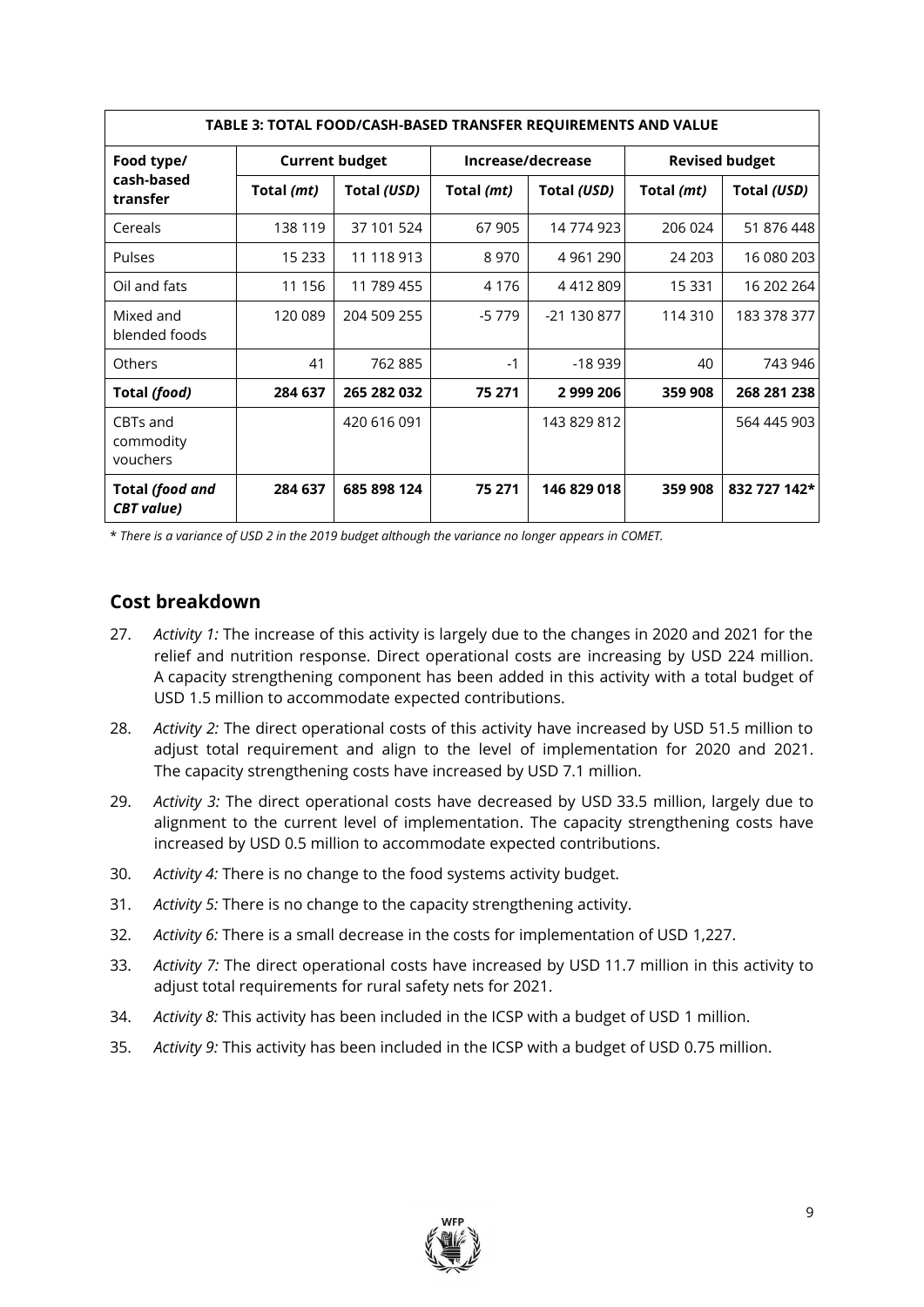| TABLE 4: COST BREAKDOWN OF THE REVISION ONLY (USD) |                                     |                                     |                                     |                                     |                                     |                                     |               |  |  |  |  |
|----------------------------------------------------|-------------------------------------|-------------------------------------|-------------------------------------|-------------------------------------|-------------------------------------|-------------------------------------|---------------|--|--|--|--|
|                                                    | <b>Strategic</b><br><b>Result 1</b> | <b>Strategic</b><br><b>Result 1</b> | <b>Strategic</b><br><b>Result 2</b> | <b>Strategic</b><br><b>Result 4</b> | <b>Strategic</b><br><b>Result 5</b> | <b>Strategic</b><br><b>Result 8</b> | <b>Total</b>  |  |  |  |  |
| <b>Strategic outcome</b>                           |                                     | 2                                   | 3                                   | 4                                   | 5                                   | 6                                   |               |  |  |  |  |
| Transfer                                           | 222 502 349                         | 62 527 488                          | -34 162 909                         | 0                                   | 0                                   | 1718719                             | 252 585 647   |  |  |  |  |
| Implementation                                     | 535 378                             | 658 386                             | 628 315                             | 0                                   | $\Omega$                            | 38 773                              | 2860852       |  |  |  |  |
| Adjusted direct<br>support costs                   |                                     |                                     |                                     |                                     |                                     |                                     | 2 5 6 6 6 8 0 |  |  |  |  |
| Subtotal                                           |                                     |                                     |                                     |                                     |                                     |                                     | 258 013 180   |  |  |  |  |
| Indirect support costs<br>$(6.5$ percent)          |                                     |                                     |                                     |                                     |                                     |                                     | 16 770 857    |  |  |  |  |
| <b>Total</b>                                       |                                     |                                     |                                     |                                     |                                     |                                     | 274 784 036   |  |  |  |  |

| TABLE 5: OVERALL ICSP COST BREAKDOWN AFTER REVISION (USD) |                                     |                              |                                     |                              |                              |                              |               |  |  |  |  |  |
|-----------------------------------------------------------|-------------------------------------|------------------------------|-------------------------------------|------------------------------|------------------------------|------------------------------|---------------|--|--|--|--|--|
|                                                           | <b>Strategic</b><br><b>Result 1</b> | <b>Strategic</b><br>Result 1 | <b>Strategic</b><br><b>Result 2</b> | <b>Strategic</b><br>Result 4 | <b>Strategic</b><br>Result 5 | <b>Strategic</b><br>Result 8 | Total         |  |  |  |  |  |
| <b>Strategic outcome</b>                                  |                                     | $\mathbf{2}$                 | 3                                   | 4                            | 5                            | 6                            |               |  |  |  |  |  |
| Transfer                                                  | 686 775 948                         | 355 796 985                  | 132 764 215                         | 29 996 430                   | 17 489 701                   | 65 409 935                   | 1 288 233 214 |  |  |  |  |  |
| Implementation                                            | 46 692 910                          | 24 373 157                   | 17 721 000                          | 930 350                      | 493 640                      | 3 740 942                    | 93 952 000    |  |  |  |  |  |
| Adjusted direct<br>support costs                          | 43 475 355                          | 21 968 653                   | 8 833 506                           | 1 810 856                    | 1 054 383                    | 4 041 770                    | 81 184 524    |  |  |  |  |  |
| <b>Subtotal</b>                                           | 776 944 213                         | 402 138 795                  | 159 318 721                         | 32 737 637                   | 19 037 723                   | 73 192 648                   | 1 463 369 737 |  |  |  |  |  |
| Indirect support costs<br>$(6.5$ percent)                 | 50 501 374                          | 26 139 022                   | 10 355 717                          | 2 127 946                    | 1 237 452                    | 4 757 522                    | 95 119 033    |  |  |  |  |  |
| Total                                                     | 827 445 587                         | 428 277 816                  | 169 674 438                         | 34 865 583                   | 20 275 175                   | 77 950 170                   | 1 558 488 770 |  |  |  |  |  |